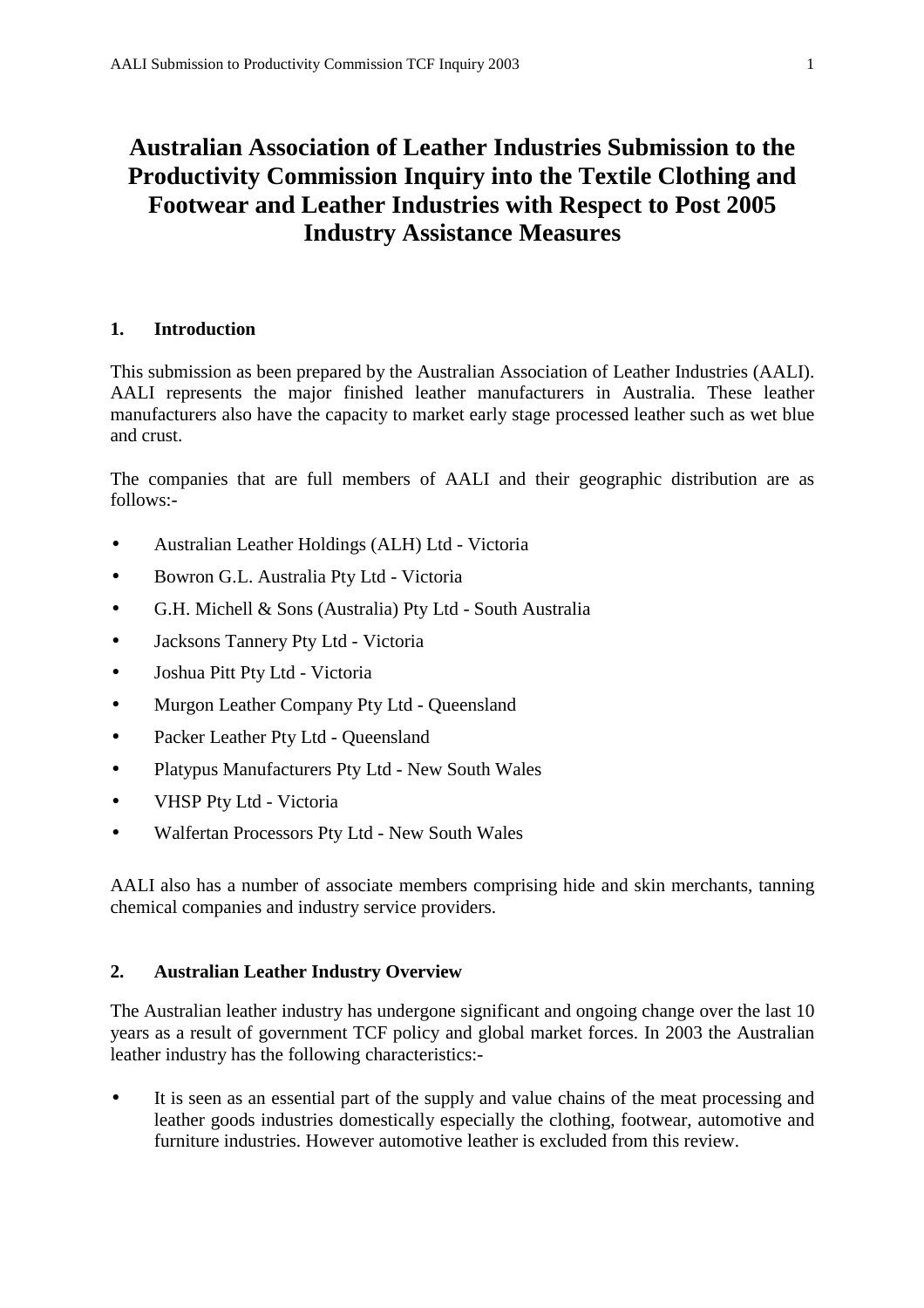- The tanning industry, globally, has set up new production capacity close to the newly developing footwear and leather goods manufacturing regions (e.g. China). The result has been a significant production over-capacity worldwide. The Australian industry is competing in this environment and has had to adapt accordingly.
- The industry has consolidated to a small number of players who have progressively changed the nature of their businesses to develop specialist niche and ultra niche products for domestic and export market consumers.
- The consolidation and restructure has made the industry fiercely competitive. While there is an attempt to participate effectively in supply chain relationships, the level of trust across the participating players is often low.
- There has been increasing integration along the leather supply chain as players have sought to develop those parts of their business that has Australian and global competitive advantage. As such, while government policy focuses on finished leather, industry players have to respond to market forces that require the Australian leather industry to develop products such as pickles, wet blue, crust and finished leather to customer requirements.
- In making these market driven changes leather industry players have had to:
	- make significant capital investments to deliver leather to precise specifications demanded by both domestic and export customers;
	- respond quickly to market changes and quick response customer requirements requiring finished leather and/or part finished leather necessitating partial integrations back and up the leather processing chain. Some of this activity is being driven by customer needs to get Australian processed product in early stage form or even salted hides to lower import tariff rates to make final product price competitive;
	- compete actively with export customers who have free and unfettered access to Australian hides and skins unlike some competitor countries who have restrictions on hide and skins exports except in finished leather or leather good form;
	- be excluded from some export markets such as China, USA and Italy who have higher tariffs on finished leather than Australia (China's most favoured nation rate for leather varies from 9-14% and general tariff rate is 50%, whilst Australia's rate is 5%);
	- not be able to access tanning chemicals at the same time as overseas competitors because of timing delays forced by NICNAS, although the same chemicals have undergone stringent testing in countries with equally strict environmental regulations, eg Germany; and
	- it has had to compete in a fierce, competitive market environment that requires high standards of quality assurance, quick response and with comparative disadvantages in reciprocal tariff rates, labour costs, exchange rates, lack of a significant domestic market, the relocation of Australian leather goods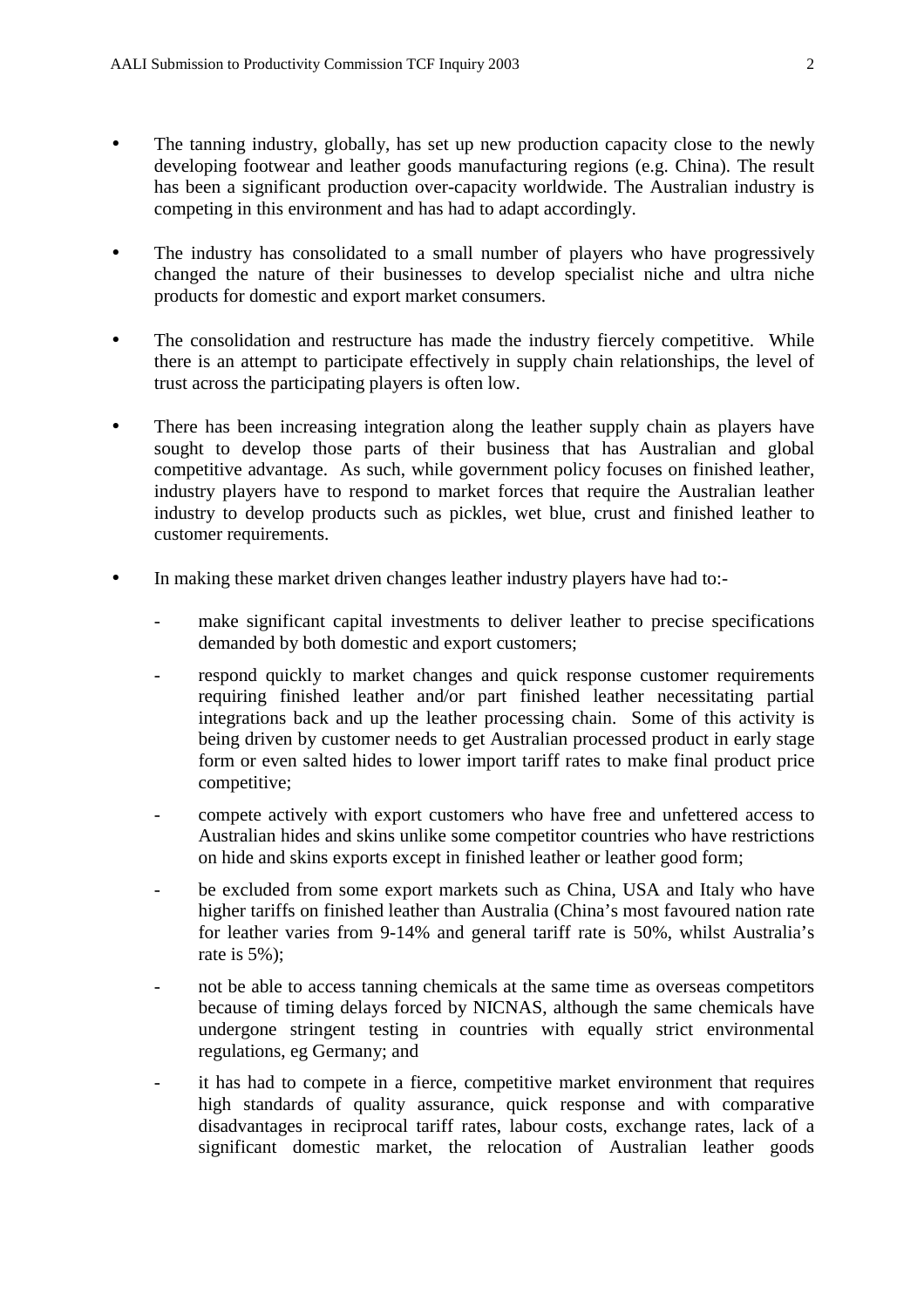manufacturers to Asia and SE Asia, free market access for imported leather produced overseas.

Against the above overview the Australian leather industry argues that it is an integral part of meat processing and leather goods manufacturing supply chain; already operates in a global competitive market place; has undergone and continues to undergo significant industry restructuring and adds significant value to Australian raw materials, regional and metropolitan employment and is an important export sector for the Australian economy.

AALI actively participates in reviews of industry strategic direction and its views are broadly in agreement with the direction of the TCFL Forum Strategic Plan. The forum that developed that plan included a significant number of members of AALI.

## **3. Brief Statistical Snapshot of the Australian Leather Industry**

The following is a summary of the most recent trade statistics available. It should be noted there is a paucity of data for the leather sector. The following data was sourced from the Australian Bureau of Statistics, 2003.

#### AUSTRALIAN LEATHER INDUSTRY EXPORT PERFORMANCE

#### **(a) Bovine**

- The majority of Australian raw bovine hides and skins are exported in a whole fresh/wet-salted state, in 2001 US\$198,124,288 were exported.
- The majority of Australian pre-tanned hides are exported in a wet-blue (chrome tanned) state, in 2001 A\$293,114,000 FOB were exported.
- Australia also exports fully tanned leather. In 2001 Australia exported A\$884,000 of whole bovine skin leather, US\$67,810,912 of bovine and equine leather, full or split grain, nes and \$US21,963,824 of bovine and equine leather, nes (not elsewhere specified).

#### **(b) Ovine**

- In 2001, Australia exported US\$159,719,568 of raw sheep or lamb skins.
- The majority of pre-tanned sheepskins exported in 2001 were in the otherwise pretanned category. In 2001, A\$2,43,000 FOB of otherwise pre-tanned sheep or lamb skins were exported.
- In 2001, Australia exported US\$1,274 worth of sheep or lamb skin leather.

#### AUSTRALIAN LEATHER INDUSTRY IMPORTS

#### **(a) Bovine**

In 2001, Australia imported US\$526,889 of whole fresh or wet-salted bovine hides. The majority of Australian pre-tanned bovine hide imports are in an otherwise pretanned state.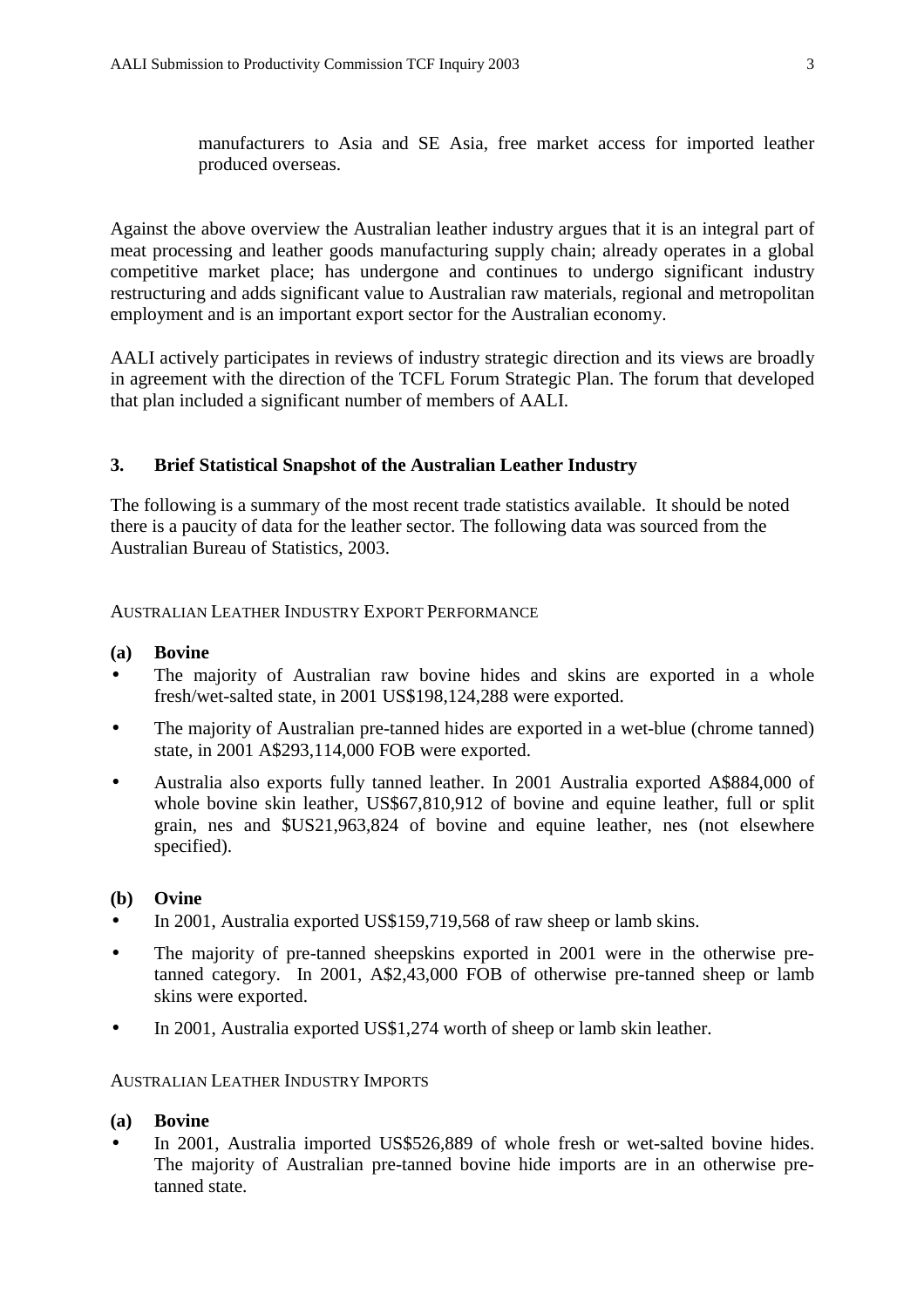- In 2001, Australia imported A\$6,620,000 FOB worth of otherwise pre-tanned bovine.
- Australia also imports fully tanned leather. In 2001, Australia imported \$15,567,000 FOB of whole bovine skin leather, \$US43,237,600 of bovine and equine leather, full or split grain, nes and \$US13,669,618 of bovine and equine leather, nes.

#### **(b) Ovine**

- In 2001, Australia imported \$US89,734 of raw sheep or lamb skins.
- The majority of pre-tanned sheepskin imports were in the tanned or retanned (excl. pretanned, chamois, patent, patent laminated and metallised leather) category, in 2001, A\$1,859,000 FOB were imported.
- In 2001, Australia imported US\$3,234,119 worth of sheep or lamb skin leather.

The above figures confirm the Australian leather industry's continuing role as a major net exporting sector.

## **Kangaroo Leather Production**

Kangaroo is a unique hide/skin produced in Australia. Kangaroo hides are exported raw or further processed in Australia into leather and leather products. Recent years have seen an increase in the number of hides remaining in Australia for further processing and a larger amount of kangaroo leather and leather products being exported. Kangaroo leather products are renowned for their strength and are in high demand in the footwear industry. In 1999, 360,000 square meters of kangaroo leather was exported valued at A\$9,095,000 FOB.

## **4. SIP Program Benefits**

SIP Programs and the previous Import Credits Schemes have been effective as they have facilitated significant change to the Australian leather industry and have been valuable to the Australian leather industry in that they have:-

- $\Box$  Encouraged the transformation of the industry from a commodity production driven industry to one driven by market and customer demands in both Australia and target export markets;
- $\Box$  Enable capex decisions for new plant and equipment, environmental management systems to be brought forward in uncertain market environments;
- Encouraged investment in innovation research and development as companies seek to differentiate themselves in niche and ultra niche markets;
- Enabled remaining players to purchase state of the art technology to produce leather to higher quality standards. This technology in some cases replaces labour at those parts of the leather making process the incurs unacceptable levels of OH&S injuries or in areas where it is becoming increasingly hard to obtain labour to undertake specific tasks; and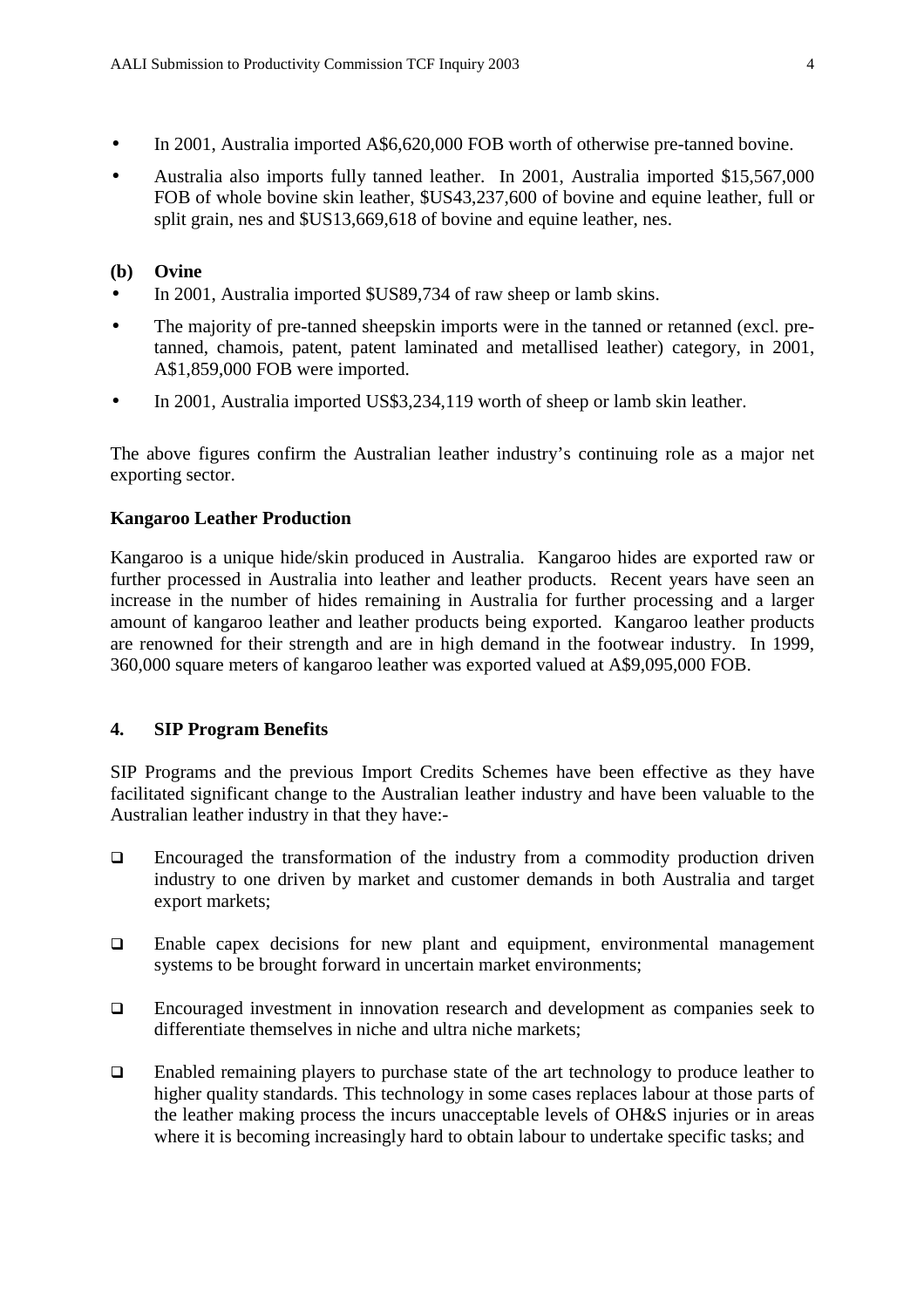Enabled industry players to up-skill Australian leather technicians with improved training systems.

The respective performance of some AALI members receiving SIP funds are summarised in the following table:-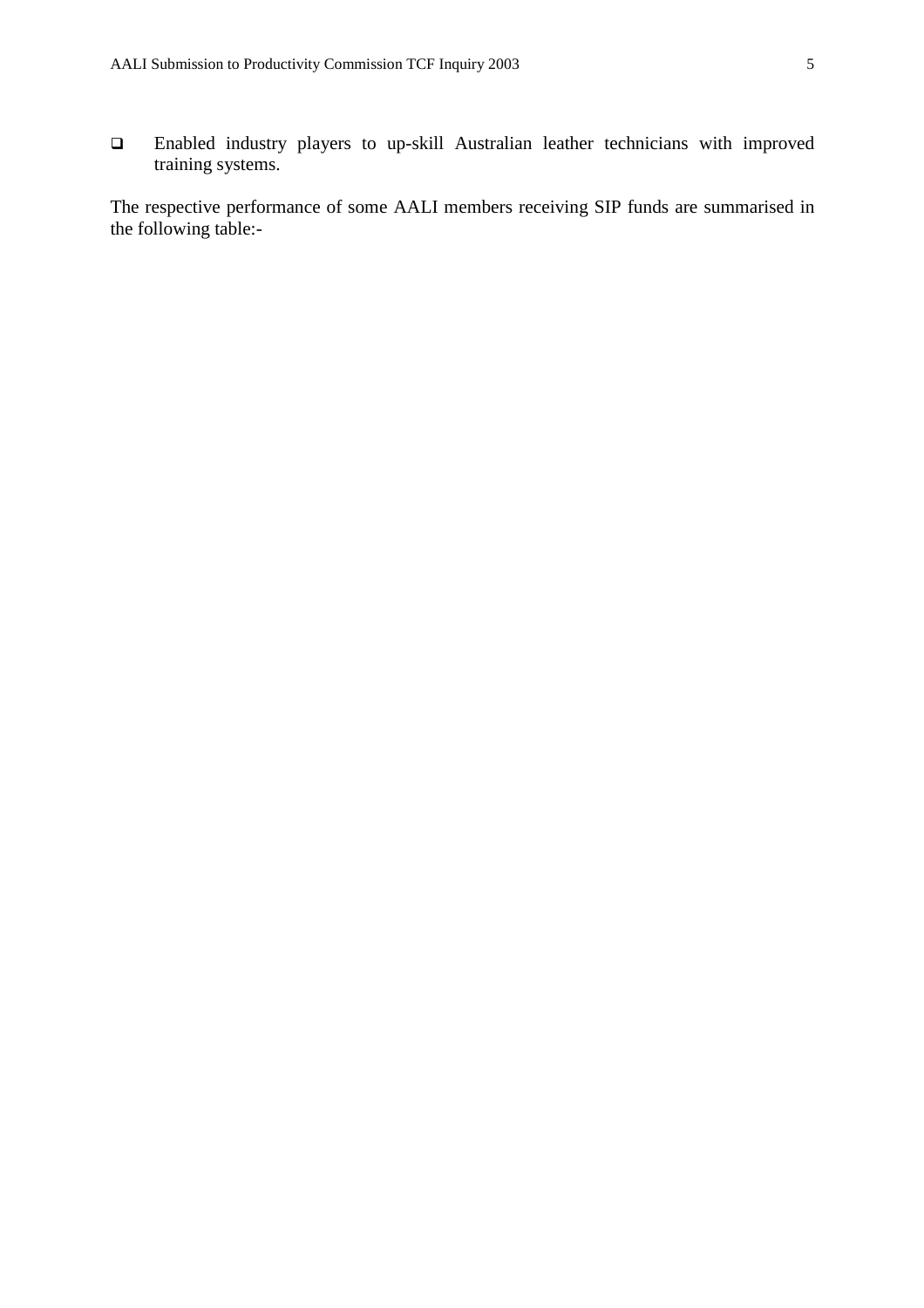AALI Submission to Productivity Commission TCF Inquiry 2003 6 AALI Submission to Productivity Commission TCF Inquiry 2003

| Comments              | Decline in domestic shoe industry leading<br>to a decline in production                                                                                 | decrease in exports; increase in local<br>One company in 2002 experienced a<br>market |                                                | survey did not<br>Some companies in the<br>participate in this question | survey did not<br>Some companies in the<br>participate in this question | Some companies in the survey did not<br>participate in this question | Some companies in the survey did not<br>participate in this question. Does not<br>include Depreciation and interest |                     |
|-----------------------|---------------------------------------------------------------------------------------------------------------------------------------------------------|---------------------------------------------------------------------------------------|------------------------------------------------|-------------------------------------------------------------------------|-------------------------------------------------------------------------|----------------------------------------------------------------------|---------------------------------------------------------------------------------------------------------------------|---------------------|
| 2002                  | footwear (shoe and<br>Wet blue leather,<br>Finished leather,<br>crust & specialty<br>furniture leather<br>and automotive<br>sports), gloves,<br>eathers | Domestic/<br>Export                                                                   | Measurements<br>differ between<br>companies    | \$171.11 Million                                                        | \$4,034,037                                                             | 80% growth<br>Technology<br>Suspended<br>Upgrade                     | \$140,598,000                                                                                                       | 436                 |
| 2001                  | footwear (shoe and<br>Wet blue leather,<br>Finished leather,<br>furniture leather<br>sports), gloves,<br>and automotive<br>crust and finish             | Domestic/<br>Export                                                                   | Measurements<br>differ between<br>companies    | \$200.63 Million                                                        | \$2,027,997                                                             | 75% growth<br>Technology<br>Treatment<br>Upgrade<br>Effluent         | \$159,093,000                                                                                                       | 484                 |
| 8<br>$\bar{Q}$        | footwear (shoe and<br>Wet blue leather,<br>Finished leather,<br>furniture leather<br>sports), gloves,<br>and automotive<br>crust                        | Domestic/<br>Export                                                                   | Measurements<br>differ between<br>companies    | \$172.68 Million                                                        | \$1,774,880                                                             | Tanning Tanks<br>50% growth<br>Technology<br>Upgrade                 | 80<br>\$123,637,                                                                                                    | 575                 |
| 1999                  | footwear (shoe and<br>Wet blue leather,<br>Finished leather,<br>furniture leather<br>and automotive<br>sports), gloves,<br>crust                        | <b>Domestic/</b><br>Export                                                            | between<br>Measurements<br>companies<br>differ | \$176.70 Million                                                        | \$2,091,374                                                             | Manual Handling<br>50% growth<br>Technology<br>Upgrade<br>(OHS)      | \$123,205,000                                                                                                       | 601                 |
| <b>Financial Year</b> | Products Produced<br>Type of Leather                                                                                                                    | Market Focus                                                                          | Volume of Product<br>Produced (metres)         | Value of Product<br>Produced(A\$)                                       | Capital Expenditure<br>/Reinvestment (A\$)                              | Capital Expenditure<br>Focus                                         | production inputs(A\$)<br>Expenditure on                                                                            | Number of Employees |

trends within the industry. AALI submits that the leather industry extends beyond AALI membership. Some other significant industry players are as follows:trends within the industry. AALI submits that the leather industry extends beyond AALI membership. Some other significant industry players are as follows:- The above summary of activity by some AALI members does not represent the entire Australian Leather industry but nevertheless is indicative of overall The above summary of activity by some AALI members does not represent the entire Australian Leather industry but nevertheless is indicative of overall

Howe Leather:- While automotive leather is not included in the focus area for the current review, Howe Leather had automotive leather sales of **Howe Leather:-** While automotive leather is not included in the focus area for the current review, Howe Leather had automotive leather sales of \$195,000,000 in 2002 generated from two plants (Thomastown and Rosedale, Victoria) and employing approximately 300 staff; \$195,000,000 in 2002 generated from two plants (Thomastown and Rosedale, Victoria) and employing approximately 300 staff; **New Wave Wet Blue:-** Sales of \$130 million employing 150 staff;

New Wave Wet Blue:- Sales of \$130 million employing 150 staff;<br>Austanners, Colorite and associated smaller tanners:- Estimated sales of \$80 million and employing an estimated 200 staff. **Austanners, Colorite and associated smaller tanners:-** Estimated sales of \$80 million and employing an estimated 200 staff.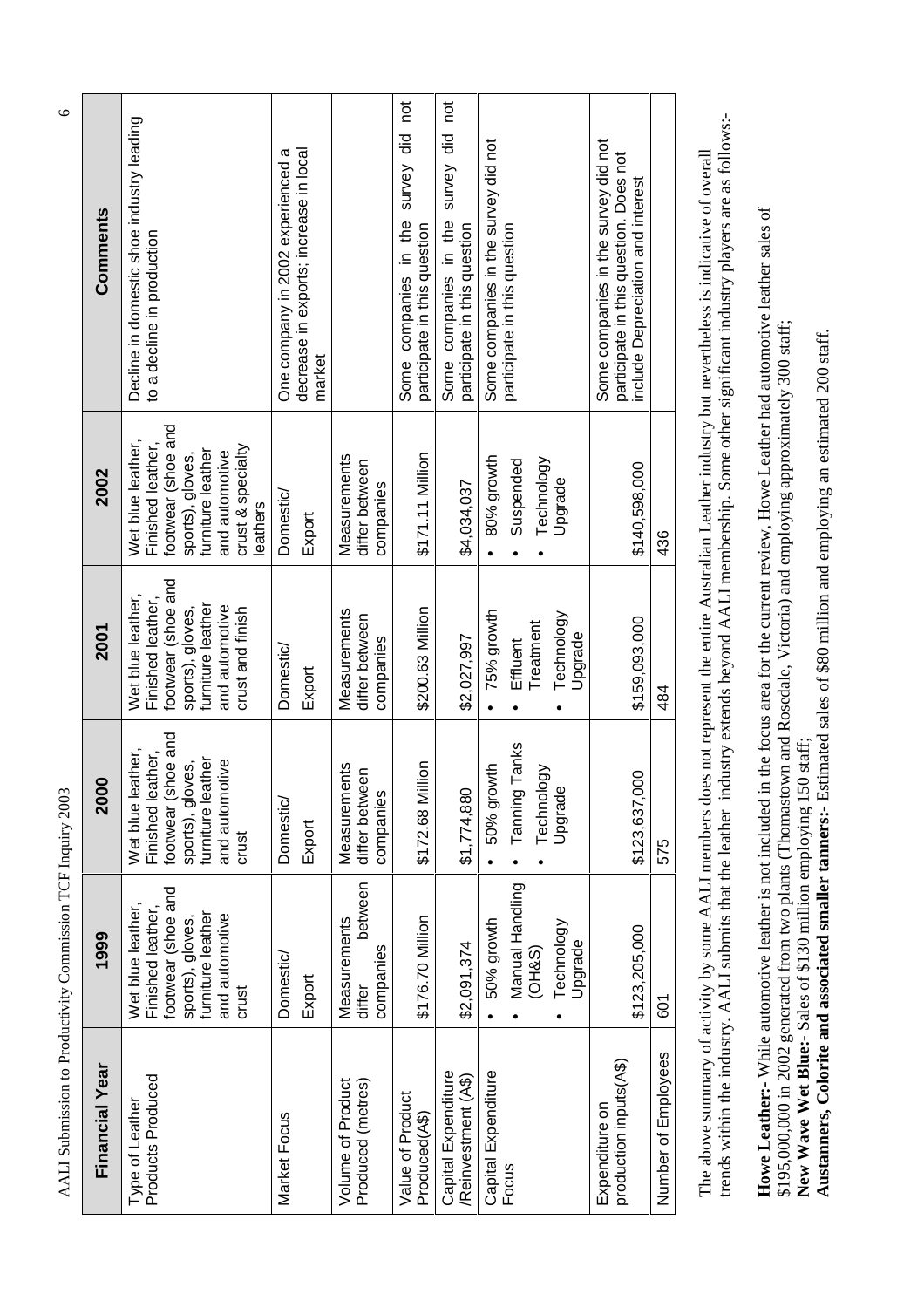#### **5. AALI Responses to the Productivity Commission Terms of Reference Items**

The collective responses of AALI members to the specific terms of reference items are detailed below.

AALI members have attempted to answer the various terms of reference items in a balanced way reflecting the variation of opinion in some cases, the good news and industry constraints and concerns as industry players move forward.

The bullet point  $[\Box]$  comments are verbatim statements from AALI members who were all consulted and given opportunity to provide input into AALI's submission to the Productivity Commission.

These collective responses are then utilised and synthesised in Section 6 to provide AALI's view of key headline components of post 2005 TCF and Leather industry assistance requirements.

- **5.1 Evaluation of Current TCF Assistance Arrangements:-** Comment on the effectiveness, efficiency and appropriateness of current assistance programs such as SIP in meeting the Government's goal of achieving structural change and a more internationally competitive TCF sector by 2005, including a consideration of outcomes at the company level. Comment on minimum expenditure threshold and accumulation time frame (currently \$200,000 and 5 years) program flexibility/rigidity, stimulus to innovation and investment, should leather industries be included in considerations of the TCF industries or as a meat co-product industry or as a leather and leather goods industry in its own right; has the SIP program stimulated industry structural change and enhanced companies capacity to be internationally competitive, eligible and non eligible grant activities etc.
- $\Box$  The minimum expenditure threshold is appropriate because it requires a demonstrated commitment to doing something.
- $\Box$  The accumulation time frame is something that can be lived with, but payment in arrears is difficult.
- $\square$  SIP has allowed us to develop things faster than normal and some benefits have accrued from bringing new capabilities to market faster.
- $\Box$  Leather industries should stay with the TCF industries.
- Structural change has been continuing for a number of years, as a result of:-
	- (i) Government policy on tariff reductions that has changed the manufacturing base of our customers. Most shoe production is now done overseas;
	- (ii) People leaving the industry and new players emerging; and
	- (iii) Globalisation of the leather market.
- $\Box$  SIP Expenditure threshold/time are o.k. as it discourages non-genuine participants and insignificant players.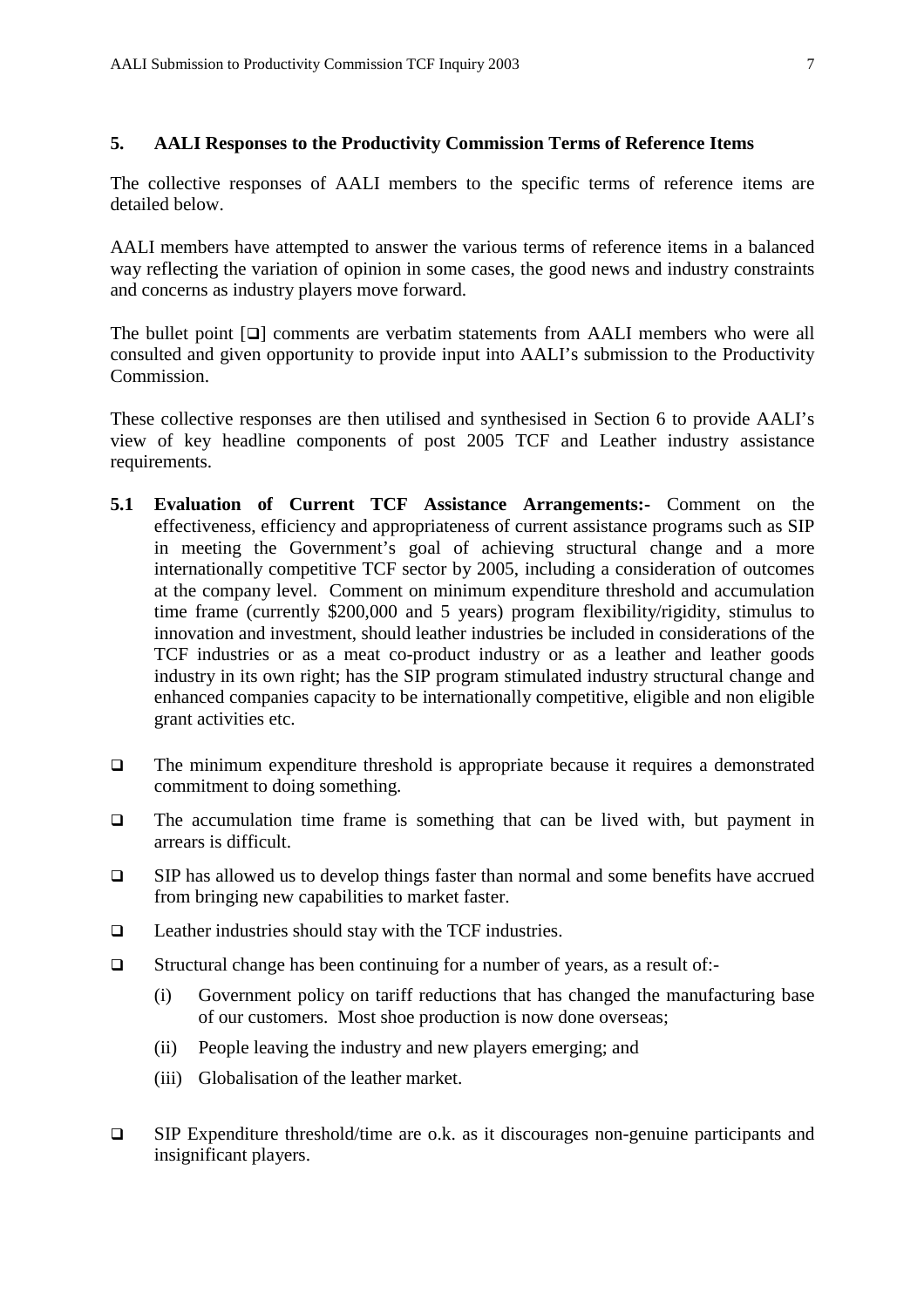- The hide/leather industry should be regarded as a separate sector, not with the TCF sector player who are not globally competitive.
- The SIP program has been very successful. We have (and will be) increasing our investment in Equipment and new Technology and processes.
- $\Box$  There is a lack of certainty and predictability and it is difficult to plan our business. We would like to know in advance which projects will get up (in the area of product development and process improvement)
- Rate of support for Capital expenditure should be in line with the rates for product development (capex is important for value added and future competitiveness)
- $\Box$  Our current investment projects will result in a facility that uses world's best practice and will be a global low cost producer.
- $\Box$  The minimum is not relevant in the main as the industry players as of sufficient size.
- $\Box$  Leather is best seen as a TCF industry as this looks up the supply chain and accordingly gives the appropriate focus.
- $\Box$  Our view is SIP has encouraged industry structural change and enhanced companies capacity to be internationally competitive (it could be done a little better)
- Cheap imports of 'commodity' leather and finished furniture has forced our company to find alternative products and markets in order to survive.
- The current SIP scheme is geared toward innovative  $R&D$  and the assistance allows us to achieve a small margin whilst developing products for these markets.
- **5.2** *Assess Leather Industry Long term Viability and Outcomes of TCF Policy and its Implementation on the Future Leather industry in Australia*
- *5.2.1 Identify and analyse major impediments to long term viability of the leather industries. These would include factors such as cost structures, and market and firm characteristics such as import competition, corporate structure, existence of critical mass, management and workforce skills, the purchasing strategies of major retailers, the ability of the sector to attract investment, and international trading arrangements including market access issues.*
- $\Box$  There is a process of consolidation with fewer large operators driven by company cost structures.
- $\Box$  The Australian industry players will be primarily niche and ultra niche players whose competitive advantage will be **Quality** and **Certainty of Supply** to an international market **On Time** and with **Short Lead-times**.
- $\Box$  The successful companies may have some foreign ownership and have a flexible organization structure.
- $\Box$  We are concerned about the long-term viability of leather industry. We don't think TCF policy will have much influence.
- □ Free-Trade into Australia not reciprocal.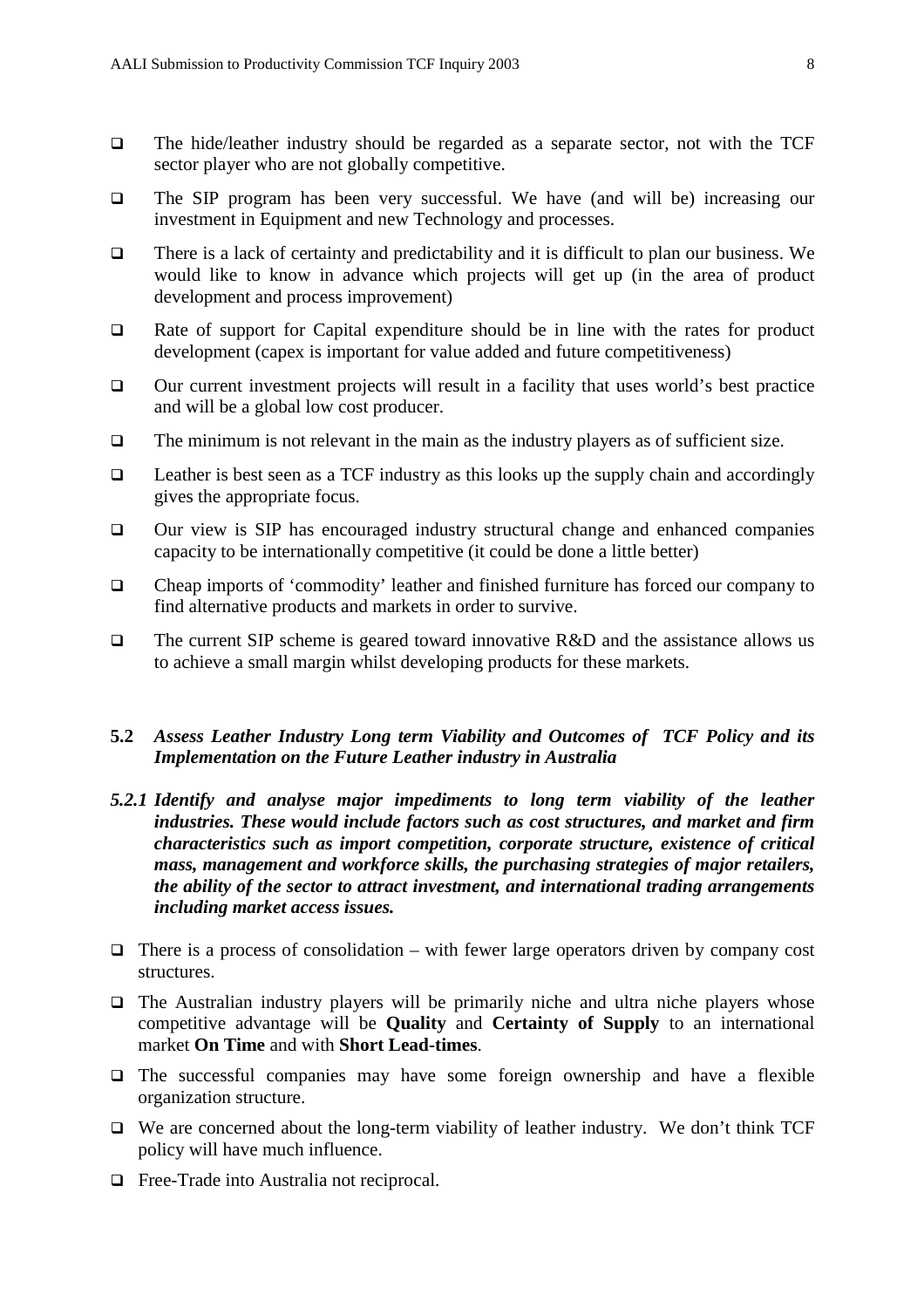- □ "Low Cost" countries who do not adhere to environmental/I.L.O compliance costs
- $\Box$  Loss of domestic economies of scale/critical mass.
- Excess capacity of hide-processing industry (as a result of I.C.S {last TCF policy} originally applying to wet-blue). Policy should not repeat this mistake
- Industry enterprises mainly held in private hands  $\overline{\phantom{a}}$  so investment and capital is subject to the shareholders inclination.
- $\Box$  Needs some industry aggregation to reach full potential.
- $\Box$  Well skilled workforce (lacks advanced training infrastructure), lack of availability of new skilled managers. Export focused in the main.
- $\Box$  Deals within supply chains and does not see retailers directly as primary clients.
- $\Box$  Has market access issues for instance, Wetblue Duties to Japan, Duties into China, Crust duties into Italy.
- $\Box$  Reduction in import tariffs and lack of government support for domestic manufacturing businesses has resulted in many smaller manufacturers going out of business without the opportunity to restructure over time.
- $\Box$  A number of our major overseas competitors are greatly assisted by their governments making it difficult for Australian manufacturers to compete in domestic and global markets. Costs of manufacturing in Australia, including company tax, payroll tax, superannuation, workers compensation, environmental and health/safety compliance costs, are not burdened on many countries that we compete against, making us less competitive.
- Cheap imported leather and furniture incorrectly promoted as "Made in Australia" devalues the consumers' view of leather as a product of quality and longevity, whilst damaging the reputation of Australian furniture manufacturers.

# *5.2.2 Identify major opportunities for the leather sector and its strengths and weaknesses for securing these opportunities*

#### **OPPORTUNITIES:-**

- □ Technically advanced leathers in high performance areas.
- $\Box$  Specialty Leathers.
- Opportunities exist to be a very large leather producer ("Economies of Scale") or a small 'Niche Producer'.
- $\Box$  Further develop niche high value products for global markets.
- Opportunities in the domestic and overseas markets by creating an ongoing stream of niche products in a low cost environment.
- $\Box$  Develop world's best technology practices.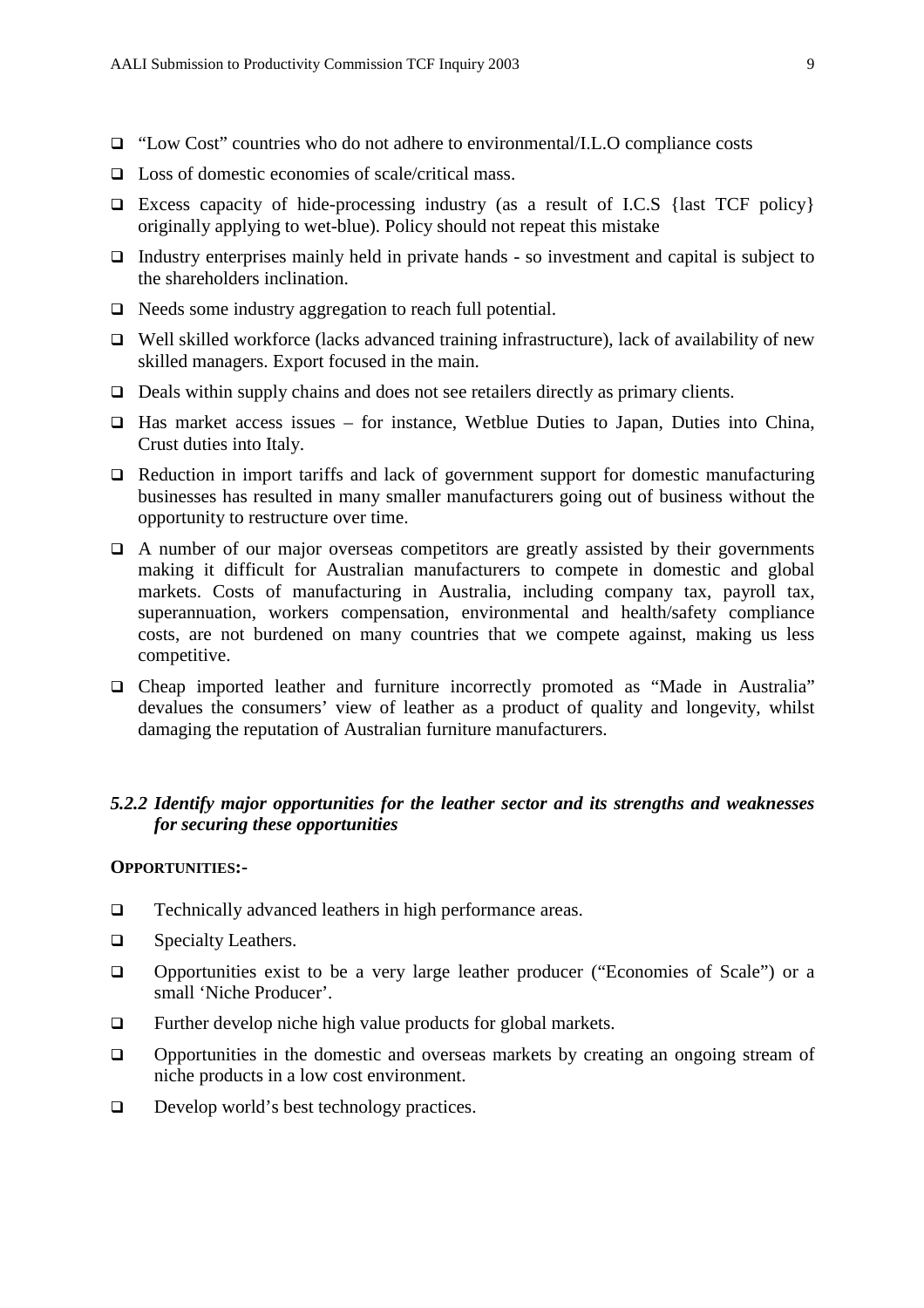#### **STRENGTHS:-**

- □ Certain raw materials are native to Australia.
- $\Box$  Technical knowledge.
- **Q** Current presence in the world market.
- □ Modern equipment and facilities.
- Meeting international environmental standards and still competitive in niche markets.
- $\Box$  Australia has abundance of raw-material hides and skins.

#### **WEAKNESSES:-**

- Much higher labour and labour on-costs relative to overseas producers.
- □ Much stricter environmental controls relative to overseas producers.
- Cost of some raw materials in Australia is higher than completed (or semi-finished) imported leathers.
- Major brand names and leather goods manufacturers (eg shoe and gloving) are located overseas.
- $\Box$  Costs to travel/visit/source chemicals that will assist R&D and product innovation.
- Government impediments (including time  $\&$  priority) to register new chemicals for new technologies.
- $\Box$  Human resourcing from global suppliers/competitors.
- $\Box$  Australian raw-material hides and skins are freely available even to countries that tax leather imports or cross-subsidize their leather industries. Reciprocity needs to be corrected.
- Distance, fragmentation and capital.
- $\Box$  Need to develop virtual vertical integration integrate into global supply chains more effectively.
- **Pricing pressure from subsidised competitors remains our biggest threat to export sales** growth, however we are confident that we can continue to supply to the better end market by offering new and unique products.

# *5.2.3 Identify policy options including tariff options consistent with the Government's international obligations such as those under WTO and APEC, which would encourage the leather sector to adjust to a more viable and sustainable competitive position*

- Without tariff protection, there is only direct support for capital expenditure,  $R&D$ , product and process improvement, market development, value added and restructuring.
- There has been global pressure on raw material for many years and this has caused a more viable and sustainable competitive position.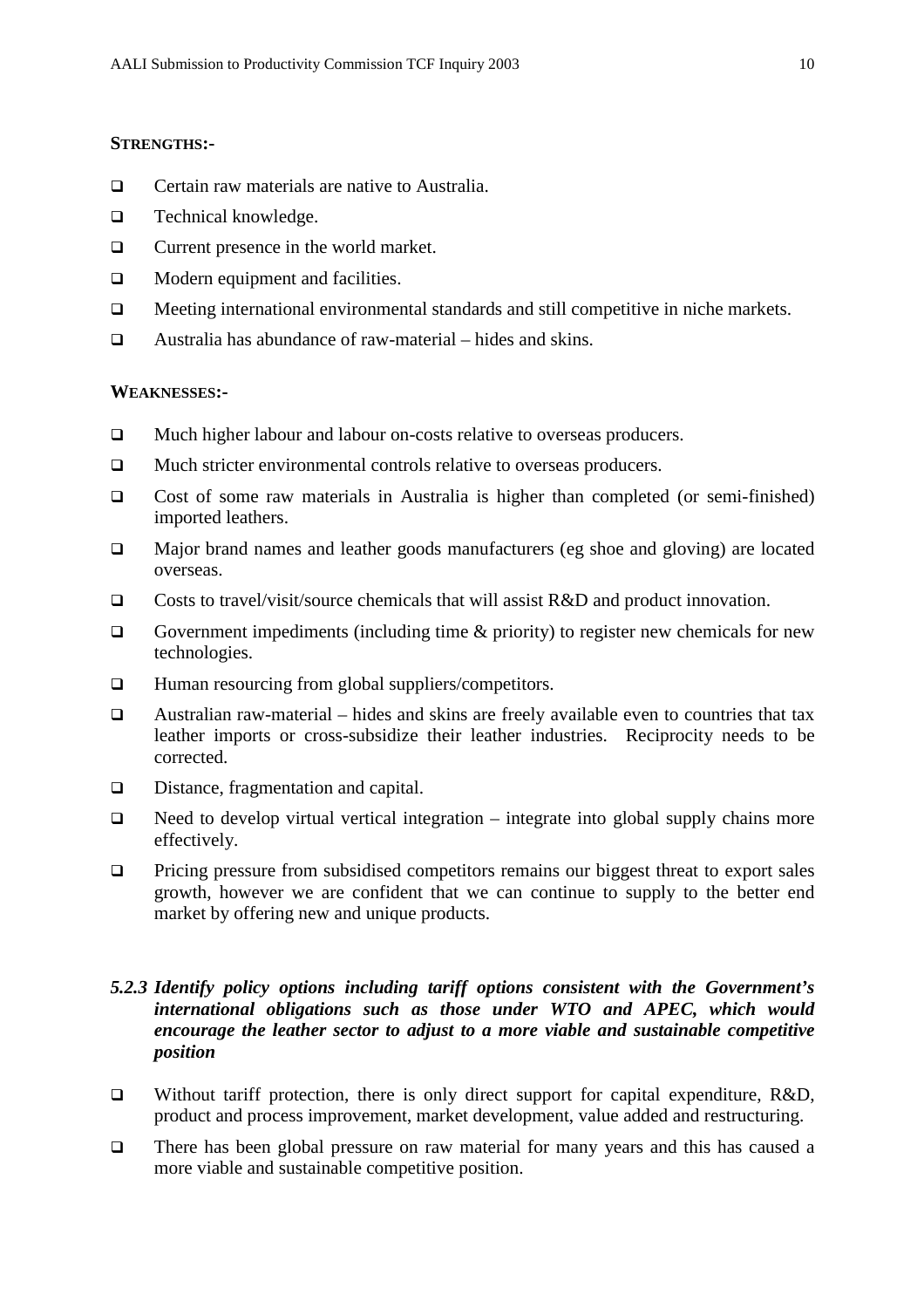- $\Box$  The government has to decide that this is an industry they want to keep, and then adopt programs (like in the Car Industry) to make and keep it viable.
- $\Box$  Import costs and regulations on new innovative chemicals that are not available to us, put us at a disadvantage to overseas competitors. If the industry is to compete in niche markets, it must be at the forefront of technological advances and not trail overseas developments.
- Full Government support (i.e. HR/Financial) to lobby and change legislation/attitudes in overseas countries that are a barrier to entry, eg kangaroo.
- $\Box$  We have no security of tenure of raw material: We compete with overseas buyers who purchase hides for use in non-WTO compliant countries. A tariff option would be to deny free hide-access to non WTO/APEC participants. More realistically, emphasis on supply-chain development between domestic players may assist in cementing rawmaterial supply.
- Forming a TCF tariff watch committee which pro actively monitors and lobbies on behalf of industry – individual companies lack resources and awareness – this function is generally in the domain of multinationals.
- $\Box$  The labour component of our finished product is around 15%. Our main competitors cost structure is similar to ours yet many can offer products for sale at significantly lower levels than our cost price. In many cases, this is due to the support they receive from their governments which we assume is not in breach of WTO rules. Whether this is the case or not is hard to confirm.
- *5.2.4 Analyse the short and long term implications of each policy option for the structure, performance and competitiveness of the leather sector, investment, employment, consumers, resource allocation, flow on effects for other industries, general growth prospects and appropriate role for government.* Particular attention should be given to the impact of policy options on those regions where the TCF accounts for a high level of regional industry concentration;
- $\Box$  The cost of raw material is approximately 60% of the sale price, and raw material has been open to full competition.
- $\Box$  We believe government policy options no longer have a significant affect and there is little role for government now that "free-trade" strategy has been adopted by successive governments.
- Security of access to raw material would allow long-term planning/quality control enhancement and overall certainty.
- $\Box$  Particular attention should be given to the impact of policy options on those regions where the TCF accounts for a high level of regional industry concentration.
- $\Box$  To maintain competitiveness, it is vital that our business is competing in a level playing field – which we believe is not the case. As we have no significant domestic competitors, it is very important for the industries that we supply that we remain in business to support the domestic manufacturers in order that they remain competitive – particularly in the niche markets that require innovation and quality. We indirectly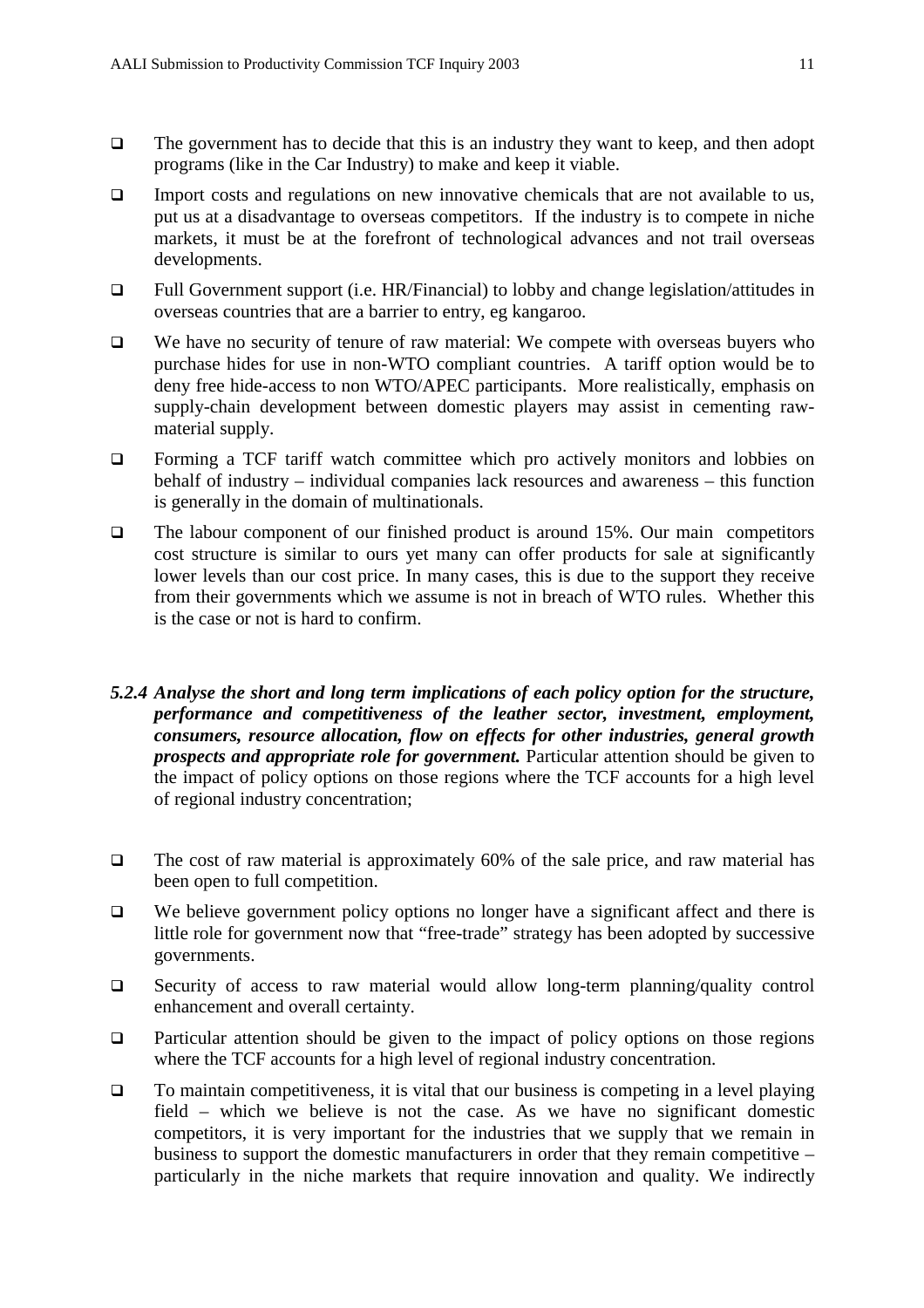employ hundreds of people as we have distributors in Australia and overseas that are reliant on our existence. We are a significant employer in our area and have reduced our employee numbers by more than half since the discontinuation of the Import Credit scheme. Removal/reduction of the SIP scheme would result in further job losses whilst increasing short/medium term government support compliant with International trade laws would result in increased direct and indirect employment.

# *5.2.5 Examine relevant workplace issues including the more effective use of flexible modes of employment, labour mobility in and out of the sector, especially in regional Australia, and the scope of innovative workplace reform including policy options to improve the competitiveness of the sector;*

- There is a fundamental need to build and maintain a highly skilled workforce and mobility is not consistent with this aim. Retention of skills and take up of new technology from overseas is vital.
- $\Box$  Workplace reform needs to cancel penalty rates i.e. Total time worked at single rates e.g. time in lieu; average hours etc of overtime.
- $\Box$  Relaxation of unfair dismissal laws, which continue as an impediment to hiring.
- Redundancy payment "cancelled" if another position obtained by recipient i.e. holdback payments.
- $\Box$  Our sector has seasonal considerations on both the supply (meat industry seasonality) and sales side seasonality.
- $\Box$  We are obliged to have permanent employees unless we hire via 3rd parties at higher cost.
- $\Box$  We lack flexibility in work hours and shift start and end times.
- There are no set exit strategies for workers who have contributed well to the organisation but are reaching retirement age.
- $\Box$  Our employees are trained in multiple skills to ensure that we remain flexible and low cost in a global sense. TCF training initiatives are critical to assist in this process. Many of our competitors are operating in very low labour cost countries so it is critical that we remain as flexible and low cost as possible.

# *5.2.6 Report on the likely impact on the leather industries of international trade developments, including, but not limited to, the DOHA round of trade negotiations and proposed Free Trade Agreements*.

- $\Box$  The leather industry is already working in an open environment. Help is required with other countries that have high import duties, eg China and Japan.
- Australia tends to lead world trade developments with the inevitable erosion of Australia's Competitive Position.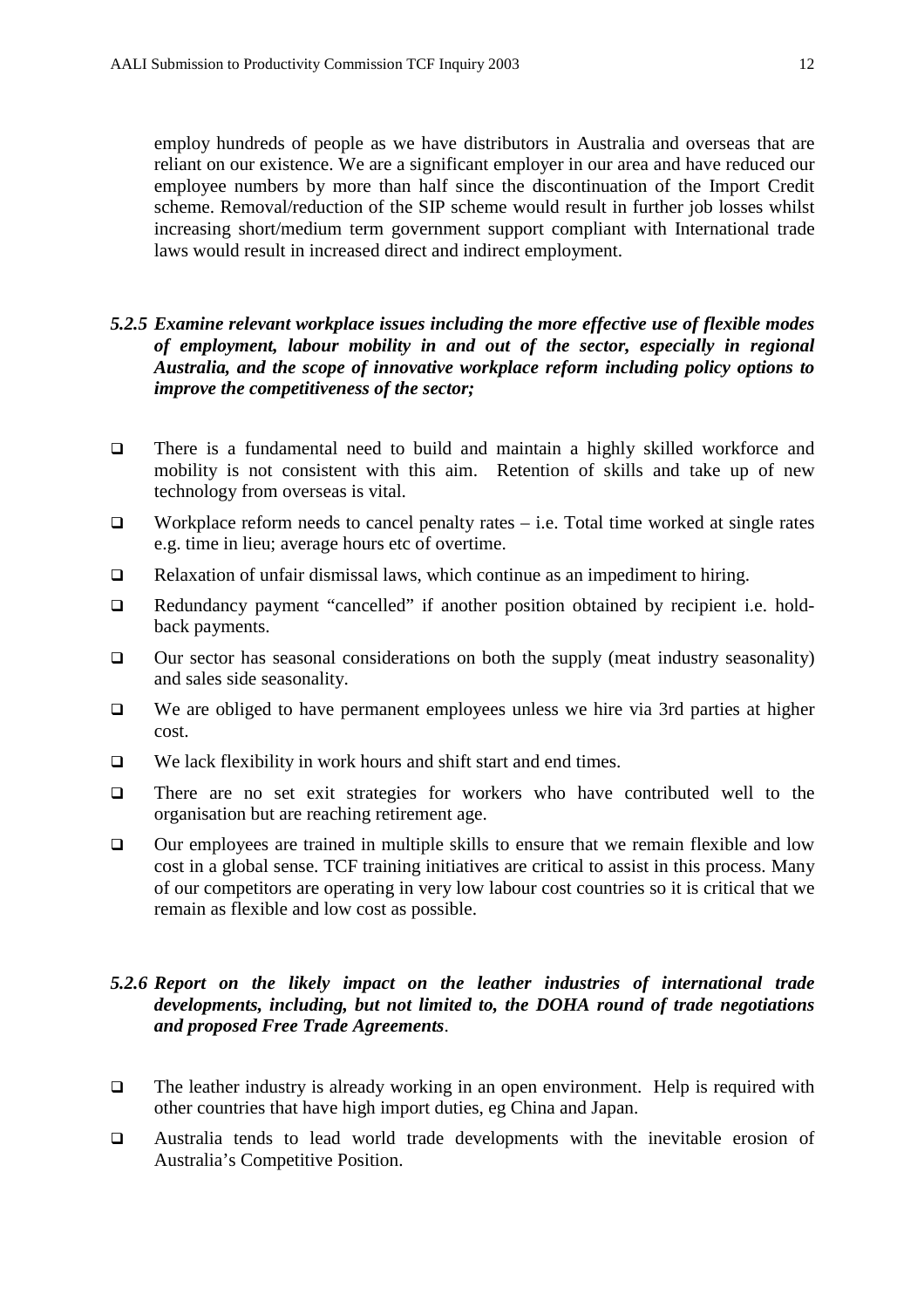- $\Box$  More free trade agreements will result in less of our labour-intensive industries such as footwear TCF.
- $\Box$  Free trade agreements will not be supported by our business unless our competitors are subjected to the same regulations. High import duties in many countries that we wish to supply make exporting impossible due to the high level of protection of their domestic markets. We strongly believe at this stage that maintaining the current import duty on leather into Australia is critical to the long term survival of Australian leather industries.

# *5.2.7 Any other comments pertinent to the review or the leather industry submission not covered above.*

 $\Box$  In summary, we are not competing in a level playing field in global leather markets. Tax breaks, employment incentives, free (or subsidised) land, plant and equipment, export incentives, domestic protection, low manufacturing compliance costs and other unpublicised support mechanisms for overseas competitors affect our ability to grow and employ Australians on a continual basis. Therefore, it is critical that our Government support local leather manufacturing operations in different forms and discourage the ease of export of our valuable and scarce raw materials which discourages local job creation and is a negative factor for our balance of payments.

# **5.3** *What Should the Nature and Extent of TCF Industry Support Measures for the Leather Industries Post 2005?*

- $\Box$  The government should continue with the program because the impact of indirect taxation and added compliance costs has been continuing imposts.
- $\Box$  Overseas countries that are major players in the industry (eg China) do not have the same Free Trade agenda. Continuing assistance is required to help keep a level playing field.
- If support measures continue they should relate to value-added (as I.C.S.). Not investment or R&D, per se.
- $\Box$  We would like to see the continuation of SIP with some minor amendments:
	- Inclusion of current state of the art second hand equipment as eligible
	- The 5 percent cap on value added removed or redefined to include expenses like Depreciation and Repairs and maintenance
	- The recognition of offshore assembly with the definitions, where Australian materials are re- imported thus facilitating indigenous supply chains.
	- Drop the type 4 and 5 ties to regional restructuring and make it eligible for Metropolitan activities as well
	- Ensure that there are no redefinitions of early stage processing so all pre existing eligibility remains as is. I.e. Post Wetblue activity is eligible.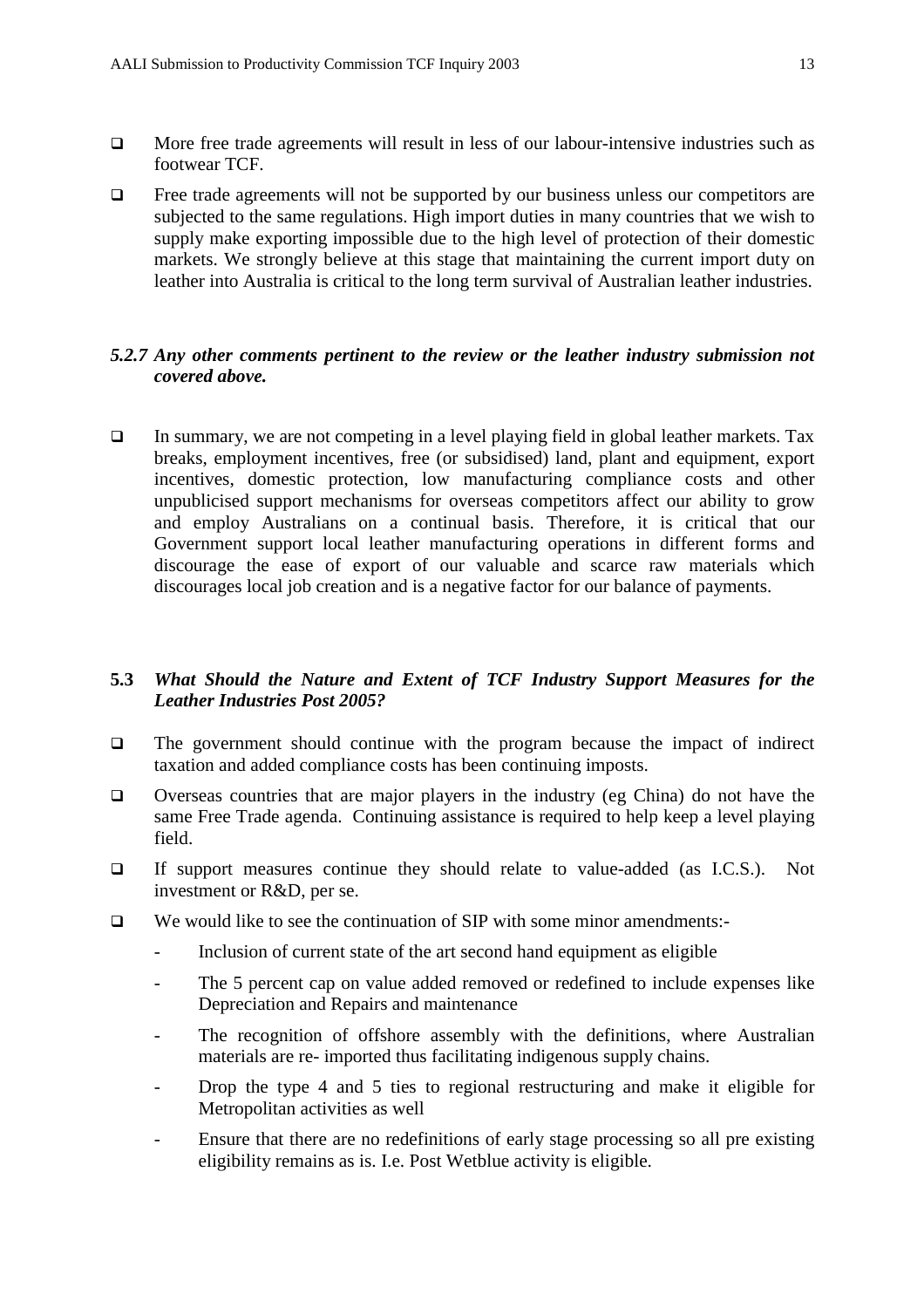□ Restructuring of our business is a medium to long term plan and continued Government assistance during this period will be critical to ensure our ongoing viability. We strongly consider that the TCF SIP scheme should be extended beyond 2005 as the support for innovation gives us the opportunity to focus on the future rather than simply react to market forces.

## **6. Required Components for Leather Industry Assistance Post 2005**

This section builds off the collective responses of AALI members shown in Section 5 of this submission. AALI is mindful that this submission forms part of initial submissions that will enable the Commission to come to an informed view on future industry trends and industry assistance measures that will facilitate the development of ongoing industry restructure and achievement of global competitiveness.

AALI submits that post 2005 assistance to the players in the Australian leather industry should continue but have a phase out horizon of 2010. The following key components should be included in leather industry assistance packages post 2005:

- The Federal Government acknowledges that there is a need to encourage the maintenance and growth of an Australian based leather industry focussed on developing globally competitive niche and ultra-niche product development and marketing strategies. That acknowledgement would recognise that:-
	- The leather industry is an important partner in processing co-products from the Australian meat processing and kangaroo harvesting industry;
	- The leather industry is an important employer of people in both regional and metropolitan Australia;
	- The leather industry is an effective contributor to export income from Australia;
	- Leather industry restructure is ongoing and leather industry players need time to develop new innovative products for domestic and export market customers; and
	- The leather industry can work effectively in supply chain arrangements with players in the Australian TCF industries in global competition with overseas leather manufacturers.
- AALI acknowledges that the industry restructure and assistance programs such as the previous Imports Credits Scheme and the Strategic Investment Scheme have been effective in facilitating industry restructure and the positioning of companies for global competitive pressures. However, AALI recognises that Federal Government based assistance schemes can not proceed indefinitely and that any scheme post 2005 should be phased out by 2010.
- Amendments to post 2005 assistance measures should be as follows:-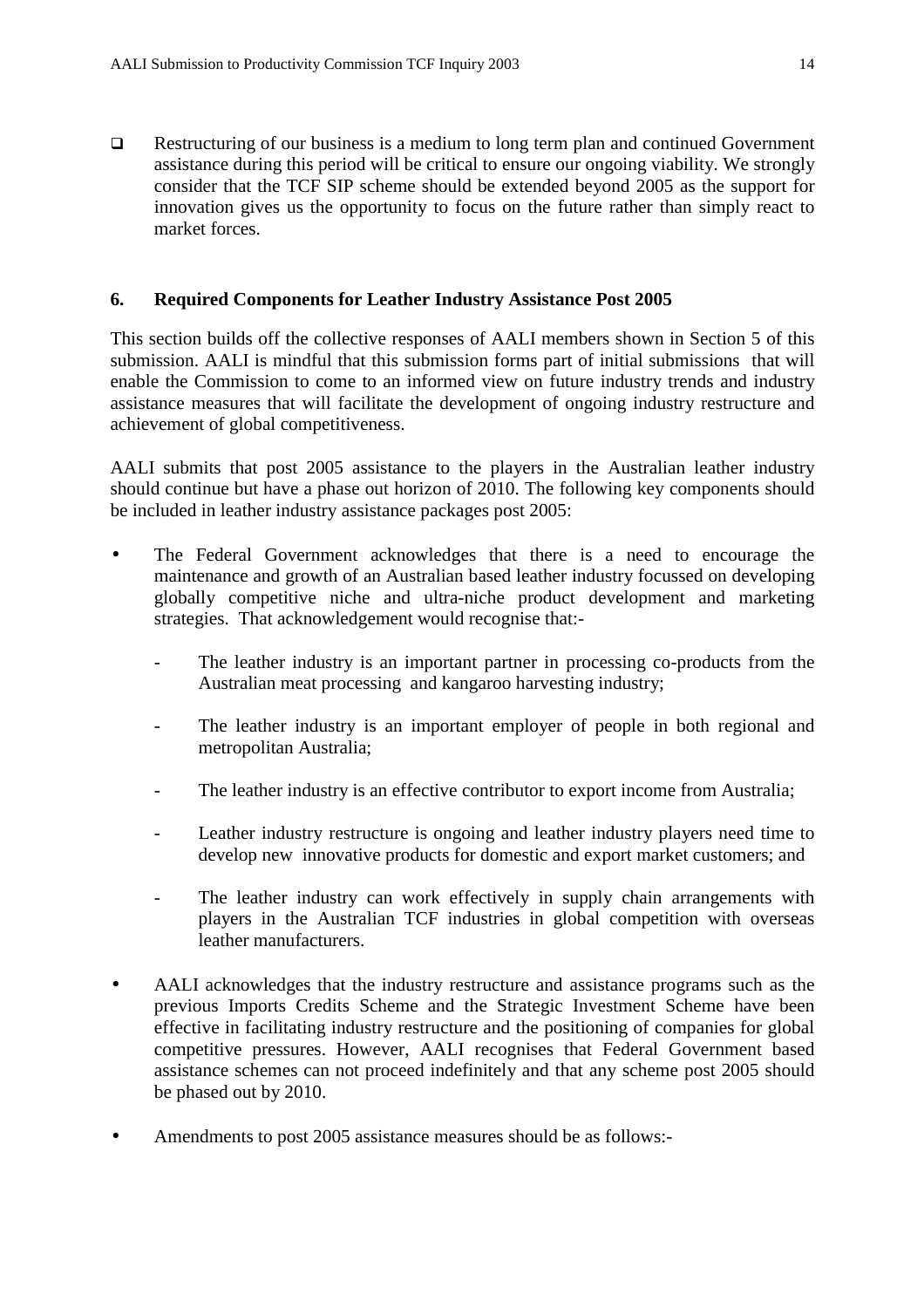#### *Revert to Coordinated Current Financial Year Funding Arrangements*

Companies who have been recipients of pre-2005 assistance measures should continue to receive assistance but with removal of the retrospective funding arrangements and revert to a current dollar for dollar funding arrangement within current financial year time periods. Payment would be on the basis of contracted performance milestones with fully documented costing of expenditures.

## *Amendment to \$200,000 Threshold for Newly Emerging Companies*

New emerging companies will find the \$200,000 threshold hard to achieve and there should be a scheme variation for proven new and emerging schemes to receive industry assistance with a focus on market development, research and development and product innovation.

# *Allow Metropolitan as Well as Regional Cluster Industry Development Funding Eligibility*

The current focus is on regional development. AALI submits that it is equally important to focus on the development of competitive metropolitan industry clusters given leather industry proximity to meat processors, availability of skilled labour and down stream leather manufacturer participants in the respective supply chain arrangements.

## *Increased Flexibility in Accessing Assistance Funds for Research and Development and Product Innovation*

Companies are seeking to differentiate themselves with market focussed research and development programs leading to high quality product innovations. AALI submits that provided players submit commercial in confidence R&D plans linked to market outcomes that are easily distinguished from business as usual R&D then these project should be eligible for assistance funding.

#### *Ongoing Assistance Programs for Capital Development Programs*

The restructure and emergence of a "new Australian leather industry" is proceeding. Market and environmental compliance requirements are putting pressure on players to undergo capital refurbishment of both plant and buildings. Industry assistance funds assist players to bring forward capital investment decisions in uncertain market environments. AALI submits these capital expenditure programs should continue to receive assistance until 2010 provided the capital expenditure is linked to defined increases in export market sales. Eligible capital expenditure funding should extend to state of the art second hand equipment.

#### *Extension of Industry Assistance Measures to some Vertical Integration Activities*

Market requirements demand that Australian leather industry players will need to provide both domestic and export customers with part tanned and finished leathers depending on end market uses. AALI submits that provided players can demonstrate